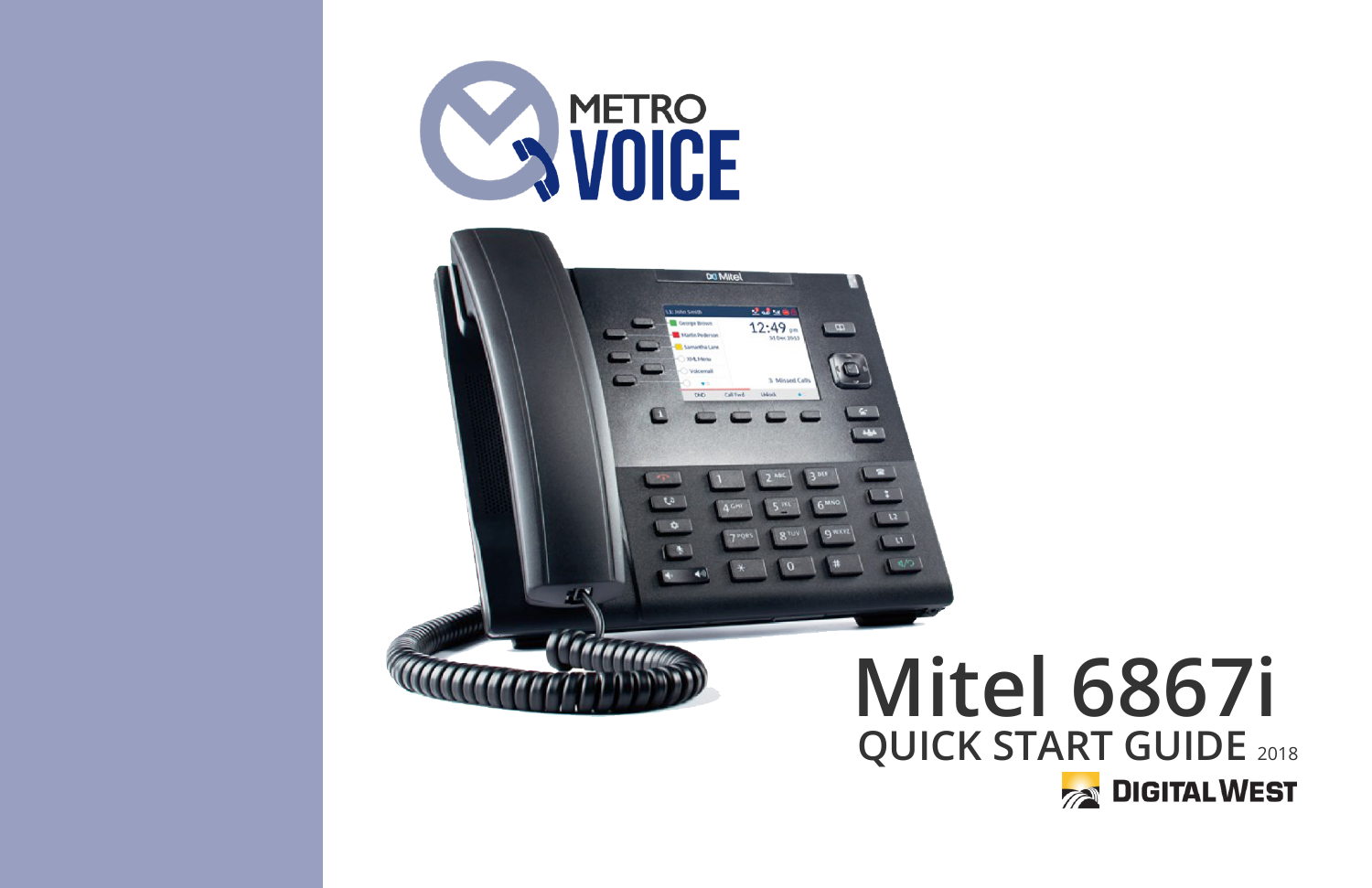

## **Welcome to your new MetroVoice Phone System!**

Digital West introduces MetroVoice, our cloud-based telephone system. MetroVoice is a unique On Net solution that provides your business with a unified communications platform that includes a phone system equipped with no upfront cost, full business calling features, soft phone capability, mobile apps, collaborative applications (such as web conferencing, IM, video chat), other administrative functions and more.

MetroVoice provides a seamless way to communicate with your team efficiently without disrupting your day or business processes. Our cloud-based phone platform gives you a great opportunity to expand the reach of your business, facilitate off-site team work and impact the ease and cost in the way you do business today.



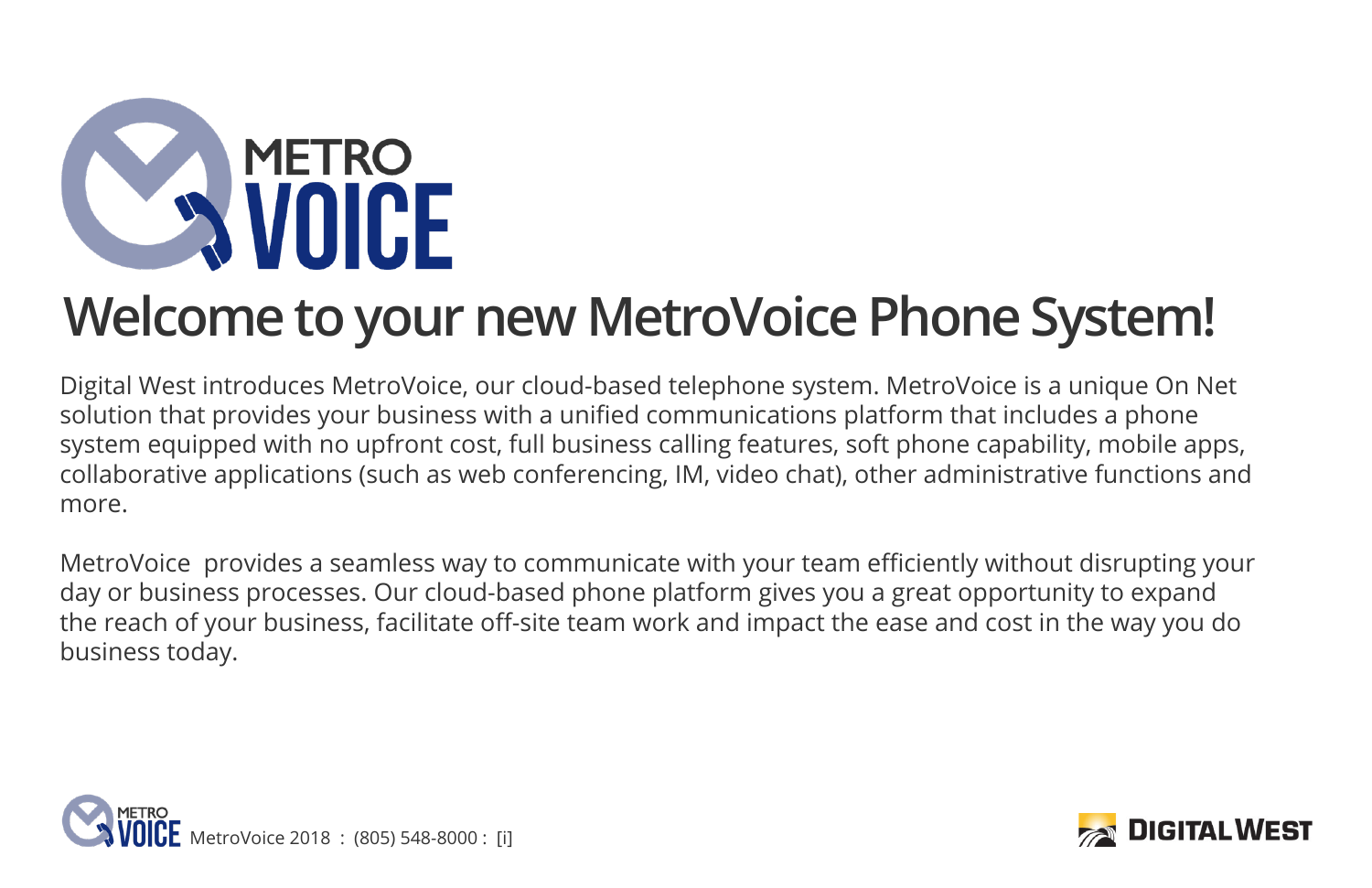

| <b>Button Layout</b>              |   |
|-----------------------------------|---|
| <b>Key Descriptions</b>           | 2 |
| Pre-Programmed Softkey Features   | 3 |
| Making and Answering Calls        | 4 |
| Call Forwarding                   | 5 |
| <b>Frequently Asked Questions</b> |   |



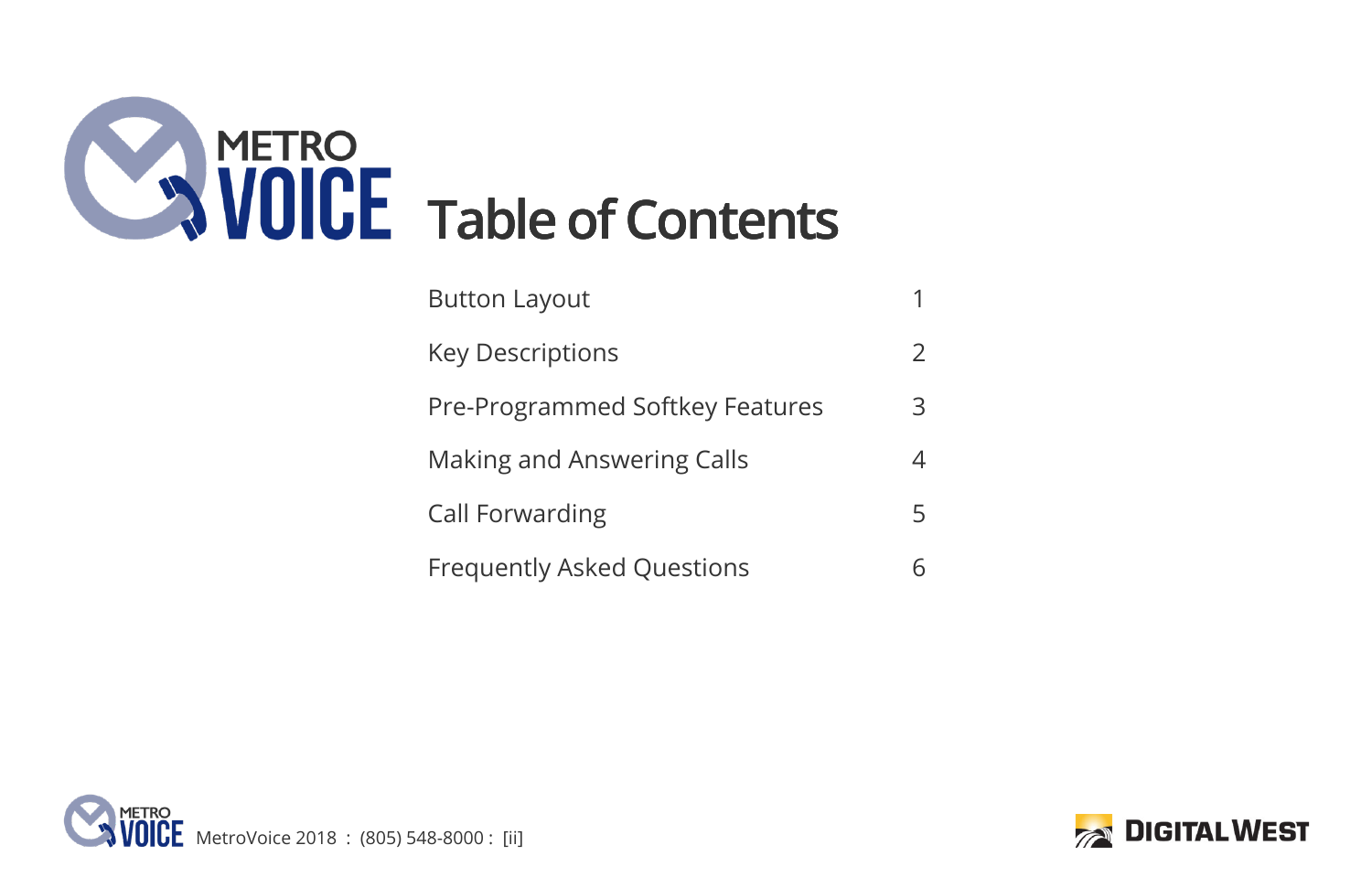### **METRO MetroVoice Phone Buttons**



- 1 Handset
- 2 Display
- 3 Message LED
- 4 Phonebook Key
- 5 Navigation Keys
- 6 Transfer Key
- 7 Conference Key
- 8 L3 Key\* (see Page 5)
- 9 L4 Key
- 10 Line Keys
- 11 Speaker/Handset Key
- 12 Pound Key
- 13 Dial Pad Keys
- 14 Star Key
- 15 Volume Key
- 16 Mute Key
- 17 Option Key
- 18 Hold Key
- 19 End Key
- 20 Bottom Softkeys
- 21 Info Key
- 22 Speaker
- 23 Side Softkeys



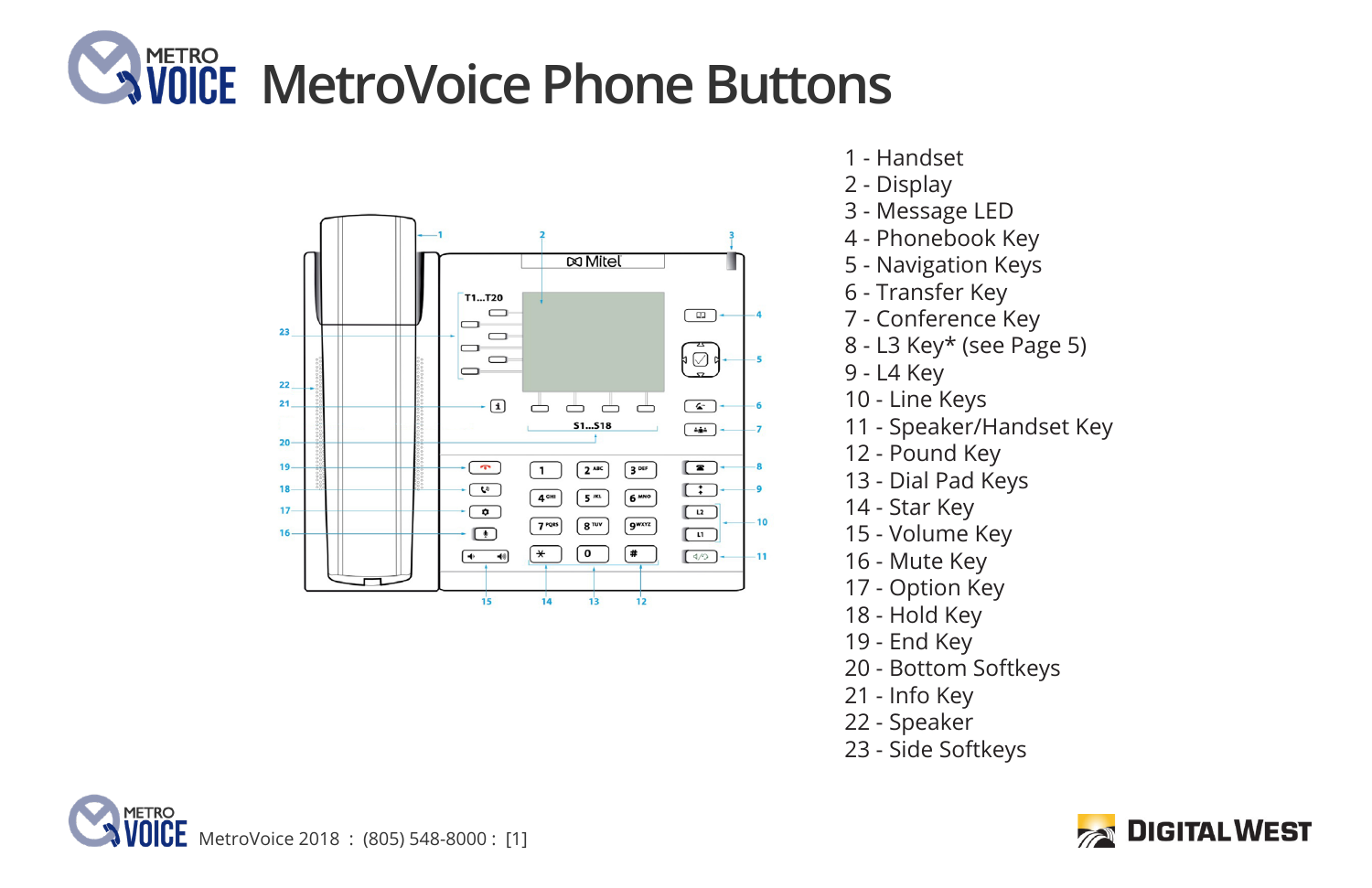

**Phonebook Key:** This key contains both a Corporate Directory and a Personal Directory. The Corporate Directory shows all users on the system. Local is a private directory that is local to your phone.

**Transfer Key:** The Transfer key is also available as "XFER" while in a call. It is available as a bottom softkey.

**Conference Key:** This key is used to add callers to an existing call.

**Redial Key:** When pressed once, the last number dialed will be displayed. When pressed again, the system will call that number.

**Line Keys:** The Line buttons do not refer to lines one, two, three, or four. They refer to Call One, Call Two, Call Three, or Call Four, where each station can individually handle from two to four calls simultaneously.

**Speaker/Headset Key:** By default, when pressed, the first available call button will be accessed Hands-Free. In addition, when programmed, a headset can be installed allowing this button to either force the call to a headset, or the speakerphone. Note: The light indication will be solid when in Hands-Free mode, or will display a slow flash if programmed for a headset.

**Pound Key:** The Pound key (#) is used similar to a cellular phone - it is a Send key. Press the Pound key after an extension, a phone number, or a feature is dialed. This key tells the network, "I'm finished entering the information, send it now."

**Dial Pad:** The number keys are used the same as any standard telephone number pad.

**Volume Key:** To the left of the Star key and below the Mute key is the Speaker adjustments. The left key lowers the volume, and the right key raises the volume.



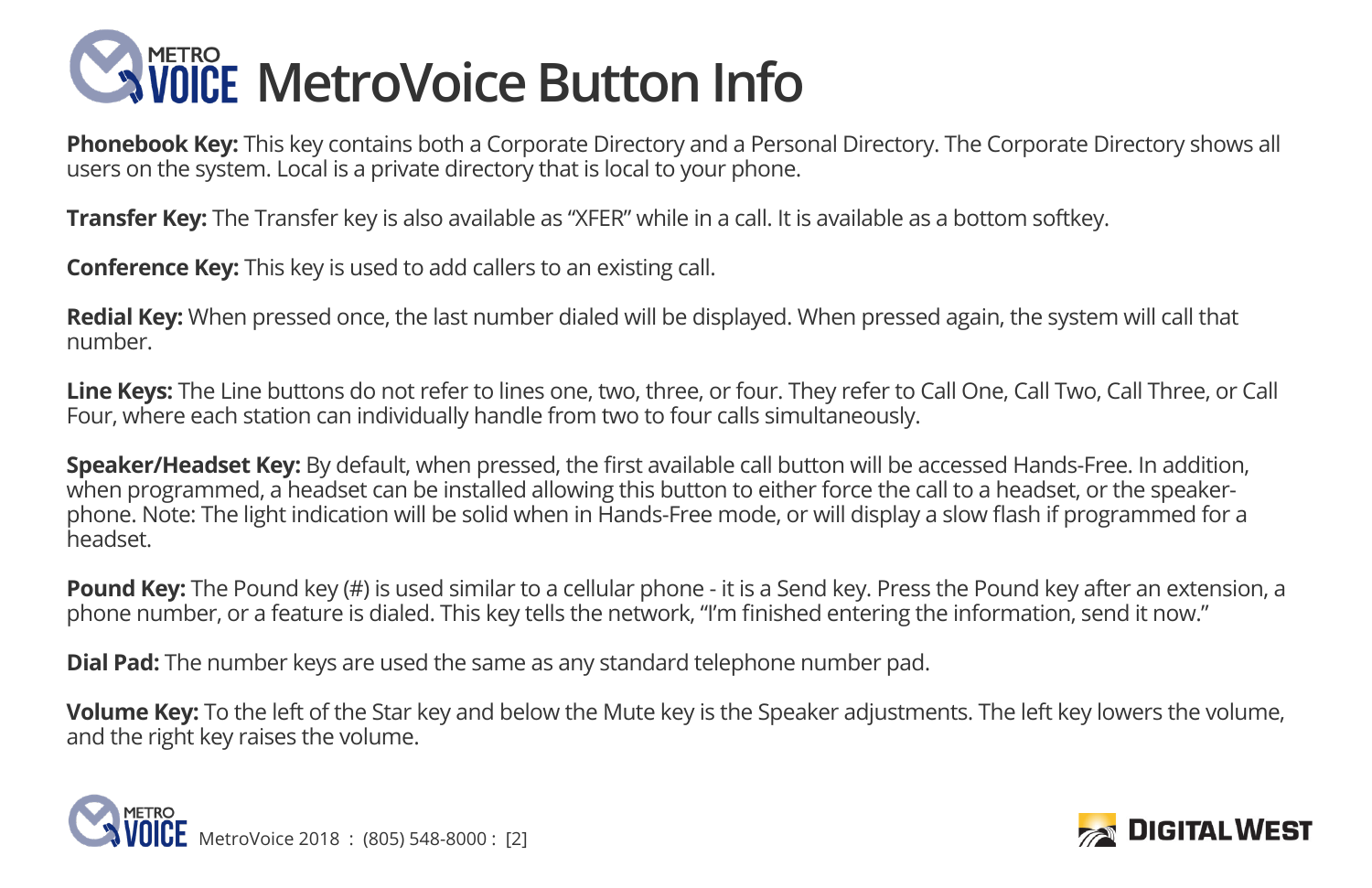**Mute Key:** This function mutes the speakersphone, or the handset microphone so that the caller cannot hear you - you will still hear the caller.

**Options Key:** This key is used to make programming adjustments to the station. Note: It is recommended that any programming changes under this category should be limited to modifications discussed on these sheets, or with your administrator.

**Hold Key:** This key places a call from your station on hold locally. No other user can see when you have placed a call on hold.

**End Key:** This key is also knowns as a Release key. It will terminate your call, or function when pressed.

**Bottom Softkeys:** These buttons are at the bottom of the display, and are typically programmed with the following buttons: VMail, Call Pick Up, Redial, Callers List, DND, and Paging. When a call is in process, these buttons will also auto-populate with features such as Answer, Ignore, Silence, Drop, Xfer, Conf, and Dial.

**Side Softkeys:** These buttons are at the top left of the display, and will typically have the Park and Park PickUp feature programmed as well as exisiting stations on the network. There are a total of 20 available softkeys.

#### **PRE-PROGRAMMED SOFTKEY FEATURES**

*Enhanced Call Park:* Park is used to place a call on hold globally. When a call is placed on Park, simply pick up the call by pressing Call Park #1 or Call Park #2. Note: Park is not designed to leave a call parked for more than a few minutes. Remember, Park places a call on hold globally allowing other network-connected stations to pick up that call even if the network-connected station is in another city.

*Callers List:* To view a list of calls that rang at your station, press the Callers List button in the softkey area. Use the arrow keys to scroll through each caller and their informaiton. If you want to call that number, press the Dial button, or press Select. The Callers List will store up to 100 numbers.

Page: To use, press the softkey by Paging. An alert tone will sound announced through all speakerphones before vour page.



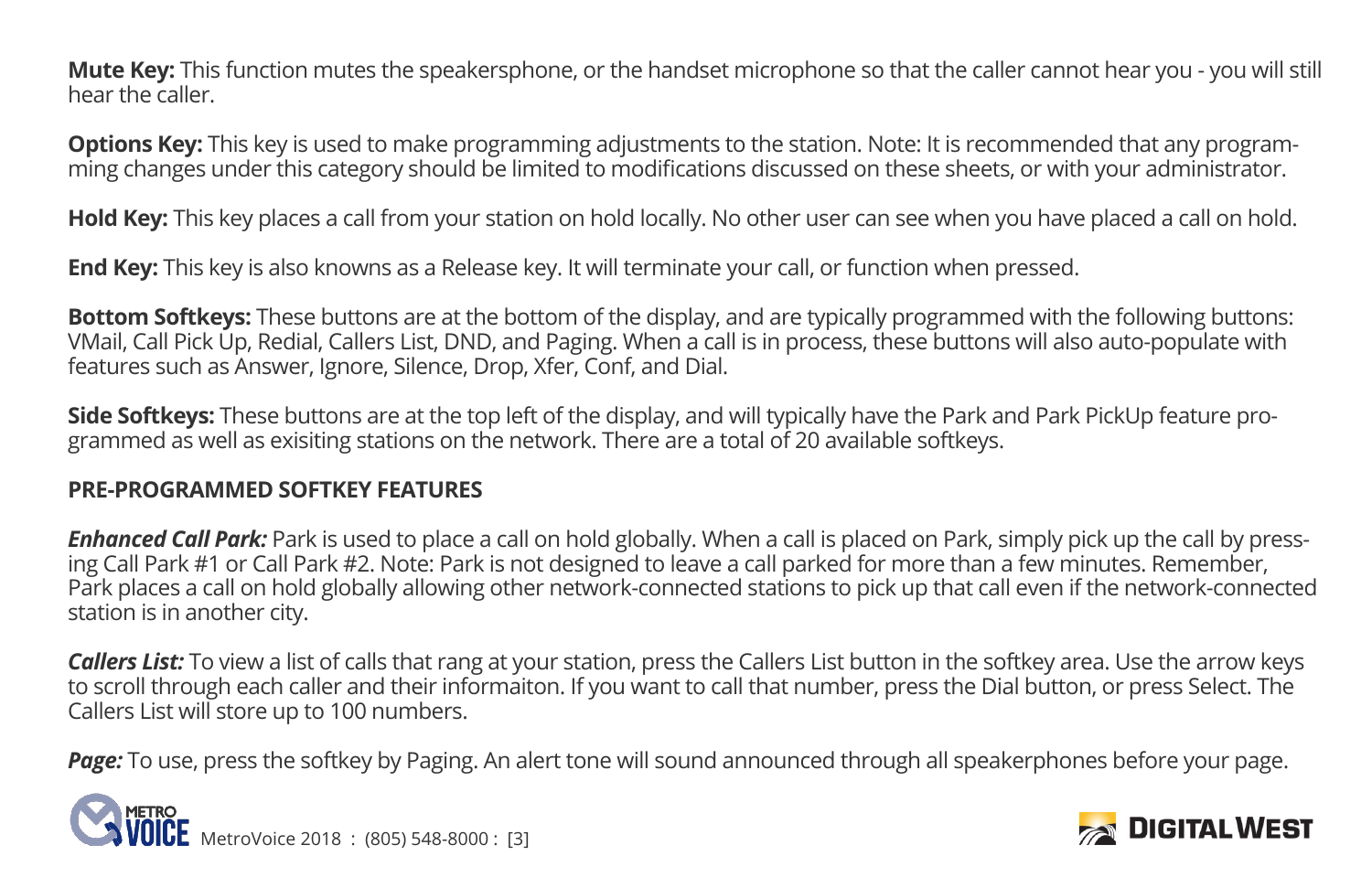#### **PRE-PROGRAMMED SOFTKEY FEATURES, cont'd**

*More* •••: The More button is a series of ••• in the softkey area. When pressed, it will show more options if available.

#### **MAKING AND ANSWERING CALLS**

*Extension to Extension Dialing:* To call another extension, lift the handset, enter the extension number followed by the # key. The other extension will ring. Note: If your station has a pre-programmed extension key, lift the handset, and press the button associated with that extension number. The extension will ring.

*Making a Call:* Pick up the handset, or press the Hands-Free/Headset key, dial the number or the extension, followed by #.

*If you are Currently On a Call:* Place the first call on Hold; press one of the Free Line keys, and make your next call. The first call will hear Music on Hold.

*Do Not Disturb:* To place your station in Do No Disturb mode, press the DND button. Note: Incoming DID calls may go directly to voicemail. In addition, if your station is part of a ring group, calls may go to voicemail.

*Three-Way Conference Call:* To make a conference call, you must first be on a call. When ready to start the conference process, press the Conference button and make your second call. The first call will be placed on hold while you speak with the second caller. When ready to join the three calls together, press the Conference button again. This will take the first caller off hold, and into the conversation. Note: Since you are the initiator of the conference call, when you hang up, all calls will be dropped.

*To Hang Up a Call:* If you are using the handset, set the handset back in the cradle to hang up the call. If you are in Hands-Free mode, press the Goodbye key to hang up the call.

*Answering a Call:* If your station rings when a call comes in, pick up the handset, or press the Hands-Free key to answer the call.



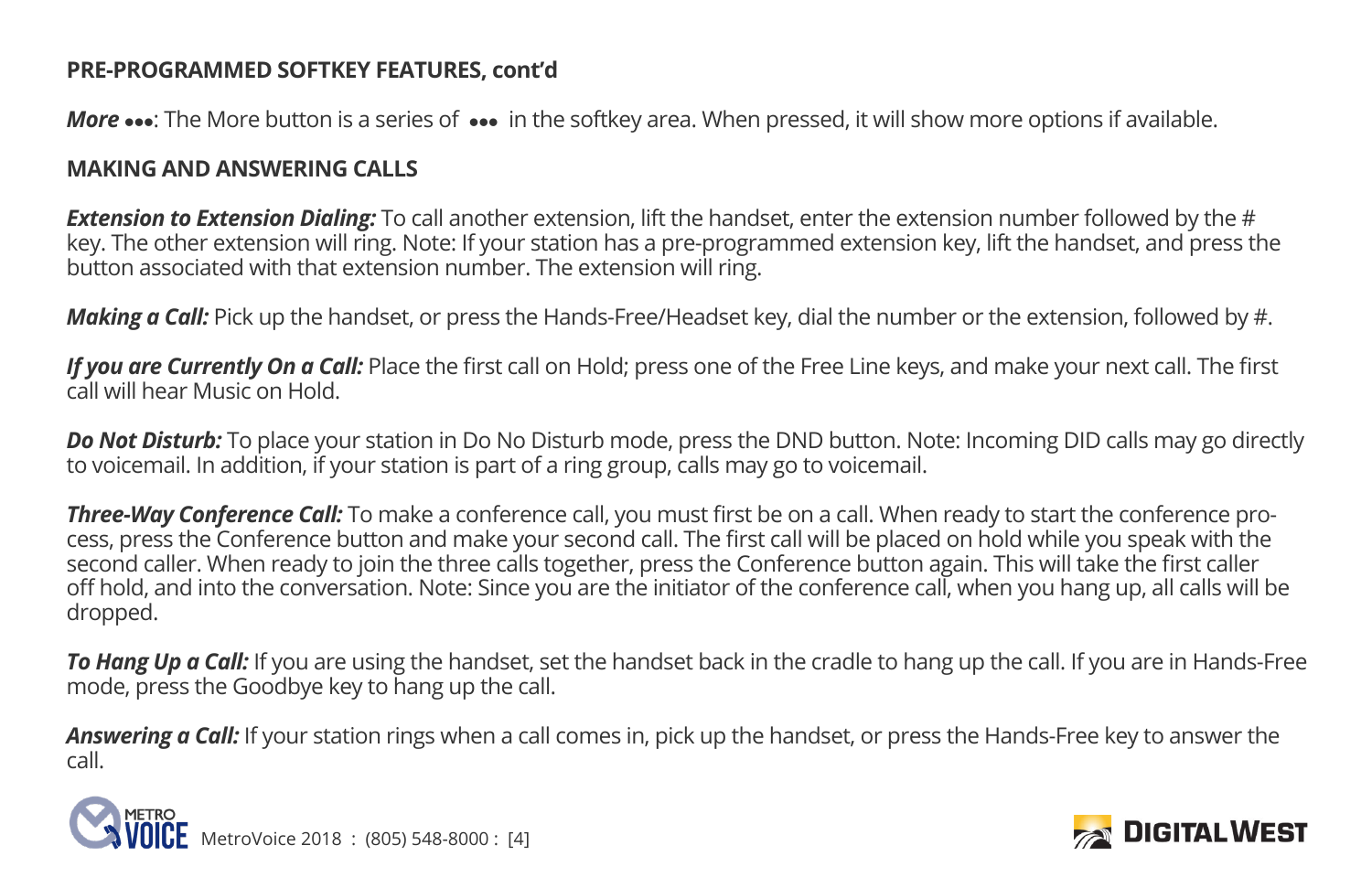#### **MAKING AND ANSWERING CALLS, cont'd**

*Transfer to an Extension:* While on a call, press Xfer or Transfer key (you will hear a fresh dial tone and the called will be placed on hold,) then enter the extension number you wish to reach, followed by the **DIAL** softkey. The extension will ring; when answered, you can have a private conversation with the person at that extension. When you are ready to transfer the call, hang up, and the call will be transferred instantly.

*Transfer Using a Programmed Extension Key:* While on a call, press Xfer or Transfer button, followed by the programmed extension button, and finally press Xfer to send the call through.

*\* Transfer a Call Straight to Voice Mail:* While on the call, press the Xfer or Transfer key, followed by 8, then the Ext, then hang up. Example - Transfer, 8301, Hang Up. The call will be transferred immediately.

**Transferring a Call Off-Premise:** While on a call, press the Xfer or Transfer key, enter the phone number you wish the call to be transferred to, followed by the # key. When answered, you can have a conversation with that person before the transfer. To transfer the call, hang up.

#### **CALL FORWARDING**

#### **Call Forward:**

 Dial into the CommPortal mv.digitalwest.com Enter your 10-digit telephone number and your PIN At the Main screen, you will see a button labeled Call Forwarding, select and follow the prompts.

#### **Remove Call Forwarding:**

 Log back into your CommPortal mv.digitalwest.com Enter your 10-digit telephone number and your PIN At the Main screen, you will see a button labeled, Call Forwarding; select and uncheck the box.